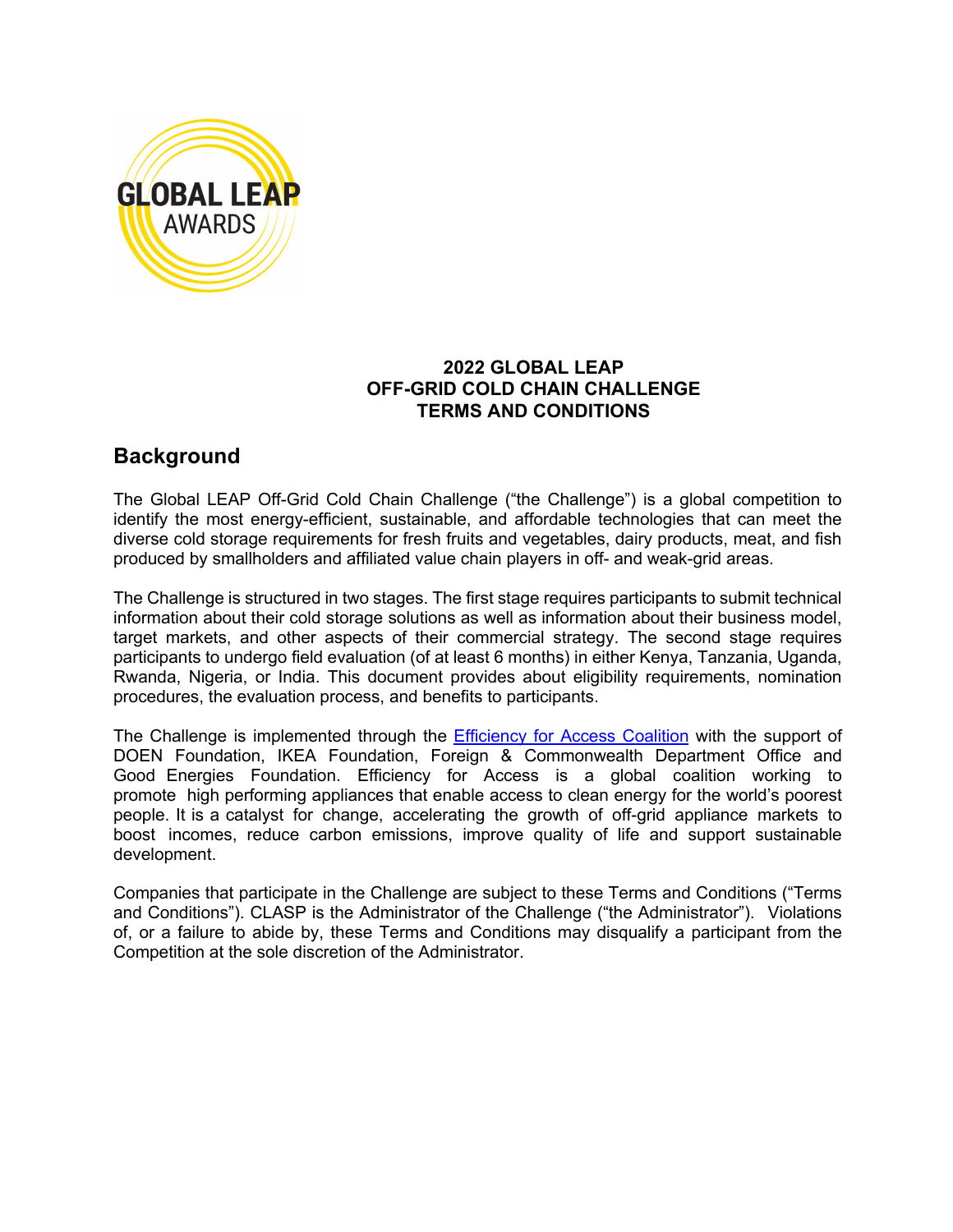# **Quick Overview**

The following table provides a summary of key information contained in this document. Detailed information about each of these questions is contained in the body of the document below.

| Who is eligible to<br>participate in the 2020<br><b>Global LEAP Off-Grid Cold</b><br><b>Chain Challenge?</b> | Manufacturers, designers, or associated distributors of<br>walk-in cold storage solutions intended for use with off-grid<br>energy systems (e.g., low-voltage DC systems, AC or DC<br>mini-grids) (the "Products").<br>Collectively the manufacturer and any other eligible<br>nominating party are referred to as "Nominators".                                                                                                                                                                                                                                                                                                                                                                                                                                                                                                                |  |
|--------------------------------------------------------------------------------------------------------------|-------------------------------------------------------------------------------------------------------------------------------------------------------------------------------------------------------------------------------------------------------------------------------------------------------------------------------------------------------------------------------------------------------------------------------------------------------------------------------------------------------------------------------------------------------------------------------------------------------------------------------------------------------------------------------------------------------------------------------------------------------------------------------------------------------------------------------------------------|--|
| Do you only accept DC<br><b>Products?</b>                                                                    | We accept both AC and DC products.<br>All products must be powered by renewable energy<br>sources for at least 70% of their usage time and/or<br>compatible with off-grid power systems that utilize<br>renewable energy sources (e.g., AC or DC mini-grids).                                                                                                                                                                                                                                                                                                                                                                                                                                                                                                                                                                                   |  |
| What are the benefits of<br>participating?                                                                   | Cash Prizes: Subject to additional terms and conditions,<br>up to \$100,000 USD prize money will be available for<br>winning product(s) based performance during field<br>evaluation.<br><b>Global Recognition: The Global LEAP Awards is a</b><br>trusted global brand. A Buyer's Guide is published at the<br>end of each Global LEAP Awards competition that serves<br>as the de facto source of accurate, actionable information<br>about the quality and energy performance of off- and<br>weak-grid appliances (see here for an example).<br>Winners and Finalists in the Global LEAP OGCCC will be<br>featured in the 2022 Global LEAP Walk-in Cold storage<br>Buyer's Guide, which will be the only third-party source of<br>market intelligence about the technical performance,<br>quality, and energy efficiency of these solutions. |  |
| <b>When do nominations</b><br>open?                                                                          | 29th July 2021                                                                                                                                                                                                                                                                                                                                                                                                                                                                                                                                                                                                                                                                                                                                                                                                                                  |  |
|                                                                                                              |                                                                                                                                                                                                                                                                                                                                                                                                                                                                                                                                                                                                                                                                                                                                                                                                                                                 |  |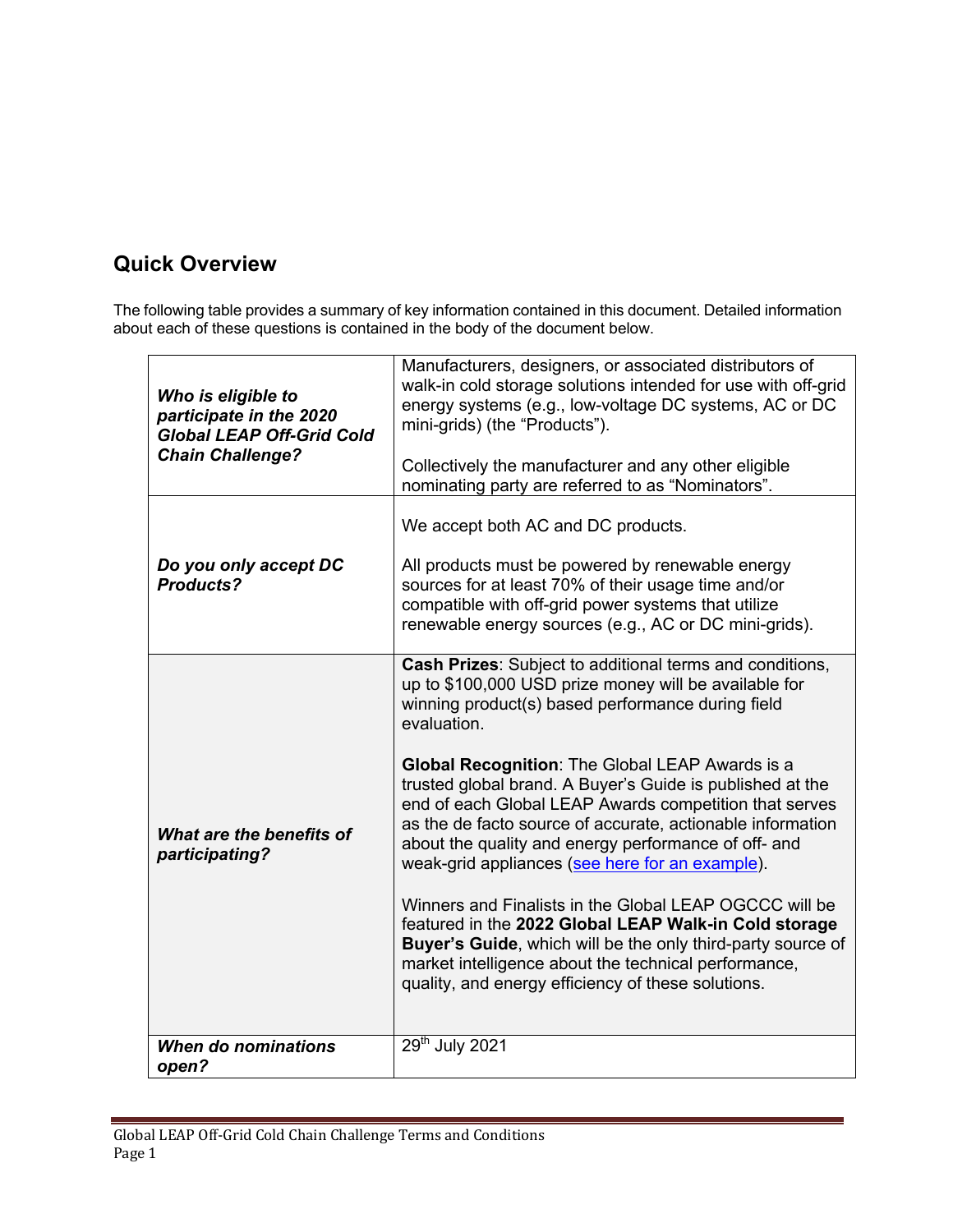|                                                    | Note that the timeline for this Challenge, and all milestone<br>dates set out herein, are subject to change.                                                                                |  |
|----------------------------------------------------|---------------------------------------------------------------------------------------------------------------------------------------------------------------------------------------------|--|
| When do nominations<br>close?                      | 29 <sup>th</sup> August 2021                                                                                                                                                                |  |
| How will products be<br>tested?                    | Field evaluation will be conducted according to the Global<br>LEAP OGCCC Field Evaluation Protocol which will be<br>available on the Challenge's website soon                               |  |
| Is there a fee to participate?                     | Nominations are free and can be easily submitted online.<br>Funding to support costs associated with the field<br>evaluation process will be available based on a<br>demonstration of need. |  |
| Who should I contact with<br>additional questions? | info@GlobalLEAPawards.org                                                                                                                                                                   |  |

# **Eligibility Requirements**

Products eligible for the Challenge must meet all of the following criteria:

- (1) Be a commercially available cooler or freezer defined as an enclosed storage space refrigerated to temperatures at or above 32o Fahrenheit/0o Celsius (coolers), or, below 32o Fahrenheit/0o Celsius (freezers) that can be walked into with a total chilled storage area of less than 3,000 square feet;
- (2) Be intended for cold storage of fresh fruits and vegetables, fish, meat, or other agricultural produce
- (3) Be compatible with off-grid power systems that utilize renewable energy sources (e.g., AC or DC mini-grids) for at least 70% of the Product's usage time;
- (4) Fall into one of the following categories (individually a "Category," collectively, the "Categories"):

|                                                                | <b>Small</b>                                                 | Large                                           |
|----------------------------------------------------------------|--------------------------------------------------------------|-------------------------------------------------|
| <b>Coolers</b><br>(Operating temperature is at<br>or above 0°C | $100 \text{ft}^3 - 500 \text{ ft}^3$<br>$(2.8 m3 – 14.2 m3)$ | $>500$ ft <sup>3</sup><br>$(>14.2 \text{ m}^3)$ |
| <b>Freezers</b><br>(Operating temperature is<br>below 0oC)     | $100 \text{ft}^3 - 500 \text{ ft}^3$<br>$(2.8 m3 – 14.2 m3)$ | $>500$ ft <sup>3</sup><br>$(>14.2 \text{ m}^3)$ |

- (5) Be deployable and available for field evaluation by Administrator or its designee in any of the following countries by October 2021: Nigeria, Rwanda, Tanzania, Kenya, Uganda, and India
- (6) Use no Montreal-Protocol-regulated Class I ozone-depleting substances (ODS) as refrigerants
- (7) Use no Montreal-Protocol-regulated Class II ozone-depleting substances (ODS) (i.e., HCFCs) as refrigerants, OR have a warranty and clear implementation plan that covers reclamation and safe destruction of Class II ozone-depleting substances;
- (8) Include safe operating instructions; and
- (9) Not knowingly be in violation of another's intellectual property.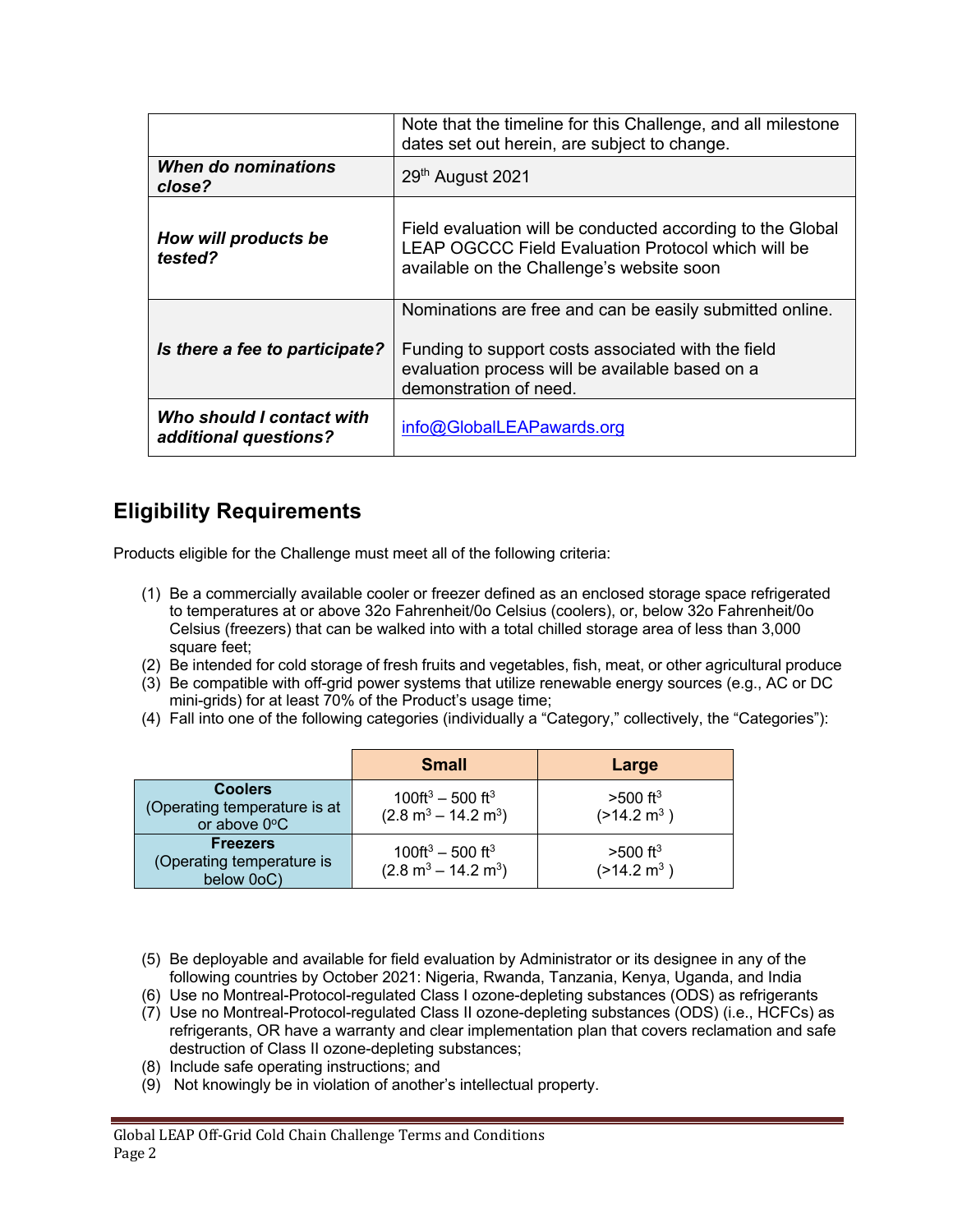# **Procedures**

# **1. Nomination**

Organizations that wish to nominate eligible Products for the Challenge should do so using the online nomination form**.** Nomination is free.

Entries may be submitted by Product manufacturers, suppliers, designers, or associated distributors ("Nominators"). In the case of nominations from suppliers, designers, or distributors, a supporting letter from the manufacturer that confirms their support for the Product nomination must be included with the submitted materials.

Nominators that are unable to submit the required form online or by email should contact the Administrator for an offline version. (The online and offline version of the nomination form shall be referred to herein as the "Nomination Form") The Administrator can be contacted via email at info@globalleapawards.org, via phone at + 254 707 560 539, or via post at:

Global LEAP OGCCC c/o CLASP Rivaan centre, Mezzanine Floor, Wing B Westlands, Nairobi Kenya

The nomination process for the Challenge begins at 00:00:01 EAT on 29 July 2021. The deadline for receipt of all nominations is 23:59:59 EAT on 29 August 2021 (the "Nomination Deadline").

All information on the Nomination Form must be completed or the nomination will be deemed void. Nomination Forms must be accompanied by: (i) a specification sheet that states the Product's technical requirements, and relevant performance factors); (ii) an electronic or print copy of the Product user manual and/or safety instructions to end-users; (iii) a photograph of the Product; and (iv) official documentation of the Product's warranty. Nominators agree to cooperate with the Administrator to supply other information regarding the Product as requested by Administrator or the nomination will be deemed void. The Administrator shall have the right to place a nomination in another Category from the one selected by the Nominator at its discretion.

Nominators may submit more than one Product type or model, but a separate application package must accompany each nomination.

Fully completed Nomination Forms must be received in accordance with these Terms and Conditions by the Nomination Deadline to be eligible to win an award. All late or incomplete nominations will be deemed void and not eligible to enter or win. Administrator's computer is the official time keeping device for the Global LEAP OGCCC. Early submissions are strongly encouraged. The Administrator will only accept the first properly completed nomination for any particular Product.

#### **2. Conditions of Entry**

By submitting a nomination, all Nominators agree to be bound by these Terms and Conditions. Participation in the Challenge is at the sole and absolute discretion of the Administrator. All nominations and materials submitted in connection therewith shall become the sole property of Administrator and will not be returned.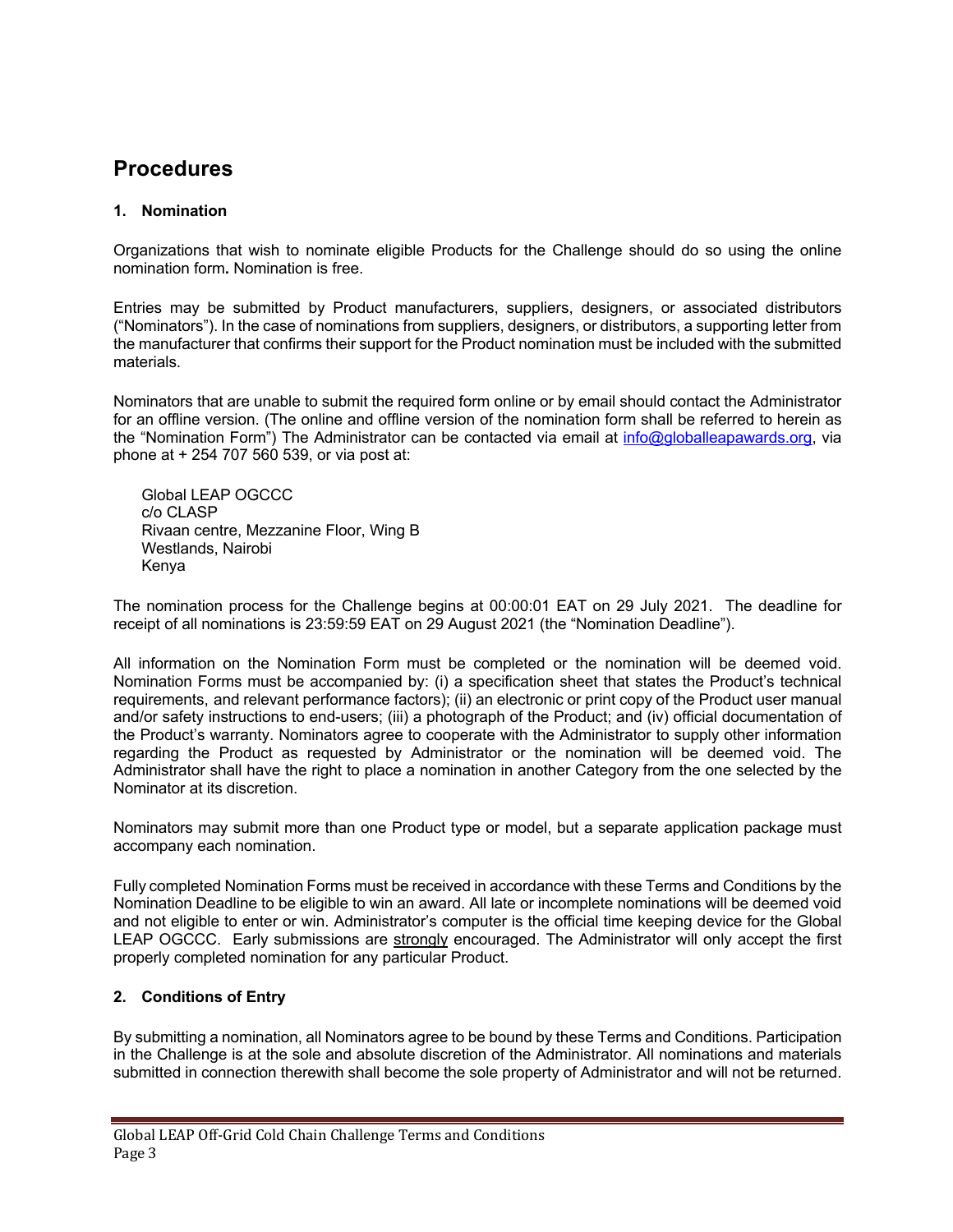Nomination Forms may contain confidential or trade secret information, and Administrator agrees not to share or disclose this information without Nominator consent.

Participants in the Challenge may be added to Global LEAP, Efficiency for Access Coalition, and the Challenge donors' mailing lists and contact databases, and may receive information on relevant activities. By submitting a nomination, all Nominators agree to the inclusion of such information in such lists and databases, and to receive such information. Notwithstanding the foregoing, nothing in this paragraph shall constitute a waiver of any rights under applicable law.

Global LEAP, the Efficiency for Access Coalition, the Challenge donors, and the Administrator may use the winning and/or finalist Products for public information purposes and to promote the Global LEAP Awards via such media as websites, brochures, and events. By submitting a nomination, all Nominators consent to such use.

Global LEAP, Efficiency for Access, the Challenge donors, and the Administrator may make public any Product specifications provided in the Nomination Form (e.g., energy consumption, capacity) and data gathered through the field evaluation. By submitting a nomination, all Nominators and [Nominees] consent to such publication.

The Administrator reserves the right to adjust, strike, make reasonable changes to or redefine any of the Challenge's terms and conditions at any time.

#### **3. Fees**

Nomination is free.

#### **4. Pre-Screening & Notification**

The Administrator will pre-screen nominations and select "Preliminary Finalists" for each Category. This review will be based upon data as provided in the Nomination Form.

The Administrator will notify Nominators of pre-screening decisions by email on or before 30 September 2021. Products that pass the pre-screening process will be deemed Preliminary Finalists.

#### **5. Field Evaluation & Product Deployment**

Preliminary Finalist Products will undergo field-based evaluation to assess the Product's design, performance, and end-user impact in a real-world setting. Product technical performance will be assessed via remote monitoring devices to assess criteria such as energy consumption and temperature maintenance. Product impacts and user experience will be assessed qualitatively through surveys and interviews.

Field evaluation will take place in six countries: Kenya, Uganda, Tanzania, Rwanda, Nigeria and India.

Field evaluation and site visits will be coordinated by the Administrator. Field evaluation will be conducted according to the Global LEAP Off-Grid Cold Chain Challenge Field Evaluation Protocol and may be subject to additional terms and conditions.

Nominators are responsible for all aspects of Product deployment for field evaluation, and Products must be deployed in one of the six eligible countries. Upon notification of Preliminary Finalist status, Nominators are encouraged to begin preparations for Product deployment.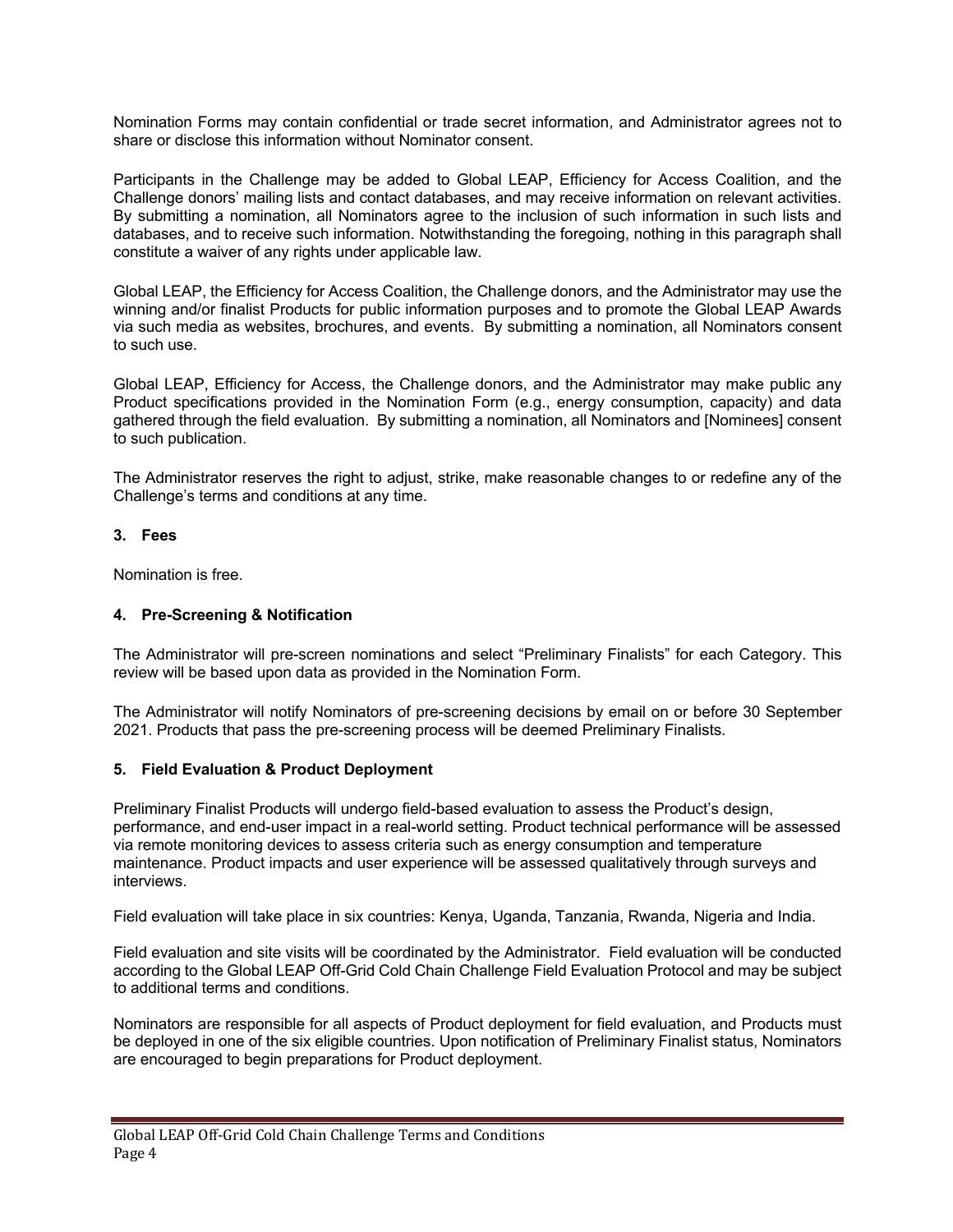The Administrator may request proof of ability to deploy by the target date. Details of the intended or actual Product location MUST be provided.

The Administrator has a limited amount of funds available to offset costs associated with this deployment, and will allocate these funds based on a needs assessment. Nominators may request consideration for these funds in their Nomination Forms.

All companies are encouraged to have completed their Product deployment by no later than 30<sup>th</sup> November 2021.

#### **6. Assessment Process & Winner Selection**

#### **Nominations**

A panel of Expert Judges<sup>i</sup> will evaluate data provided in the Nomination Forms to select up to 15 Preliminary Finalists based on the following parameters. The panel of Expert Judges will include technical, development, and industry and market experts, and may include representatives from the donor agencies supporting the Challenge.

Each of the nominations is eligible to be awarded up to 100 points based on the following:

- **a. Financial Viability 30 Points** will be awarded based on an assessment of the viability of the Product's financial model, including elements such as upfront and operating costs, as well as any innovations intended to increase the Product's affordability for target end users.
- b. **Commercial Strategy & Intended Beneficiaries – 30 Points** will be awarded based on an overall assessment of the Nominator's go-to-market and growth strategies, as well as the nature and scale of the Product's intended market and the agricultural value chains it will support.
- c. **Deployment Plan & Organizational Capacity – 20 Points** will be awarded based on the extent to which Nominators demonstrate their ability to successfully deploy a Product for the field evaluation process.
- d. **Sustainability – 20 Points** will be awarded based on demonstration of consideration taken to ensure a Product's design and deployment is sustainable in terms of local environmental and climate change considerations (particularly use of climate-friendly refrigerants) and the end-of-life considerations especially repairability, recyclability, and handling of waste.

The Administrator will notify successful Preliminary Finalists by email on or before 30 September 2021.

#### **Field Evaluation**

Points will be awarded based on a combination of 1) a formulaic assessment of quantitative data collected during the field evaluation and 2) qualitative assessment by the Expert Judges.

The formulaic assessment and Expert Judge assessment will utilize data collected via the remote monitoring systems on technical performance factors relevant to walk-in cold storage users, such as energy performance and temperature maintenance, as well as data generated by the end user surveys regarding financial impacts and ease of use, among others. The total score will be determined for each Product relative to other Products in the same Category.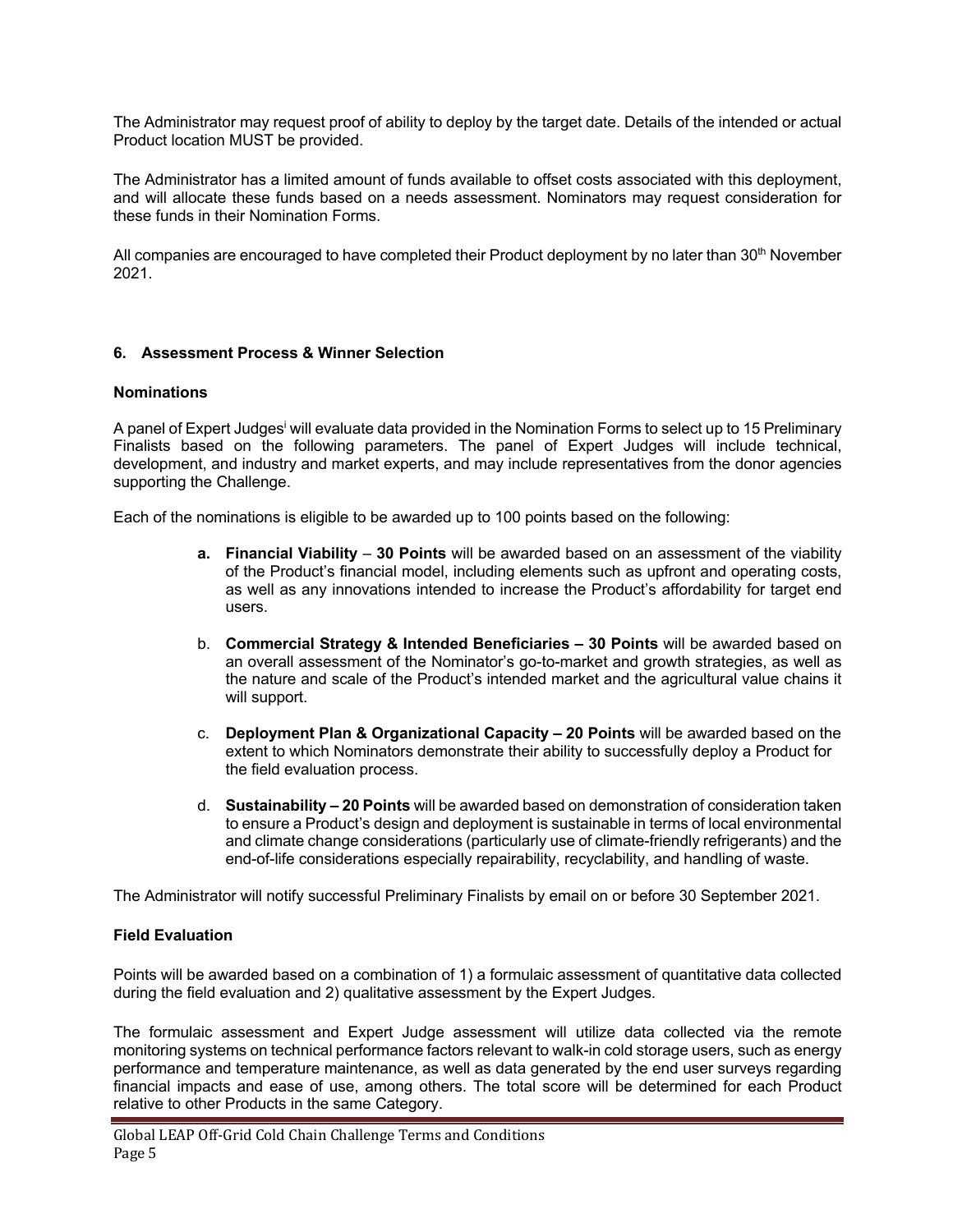All methodologies used to award points shall be applied uniformly with respect to all Finalist Products.

The Product in each Category that earns the most points will be declared the "Winner" of its category. In the event of a tie, a category will have multiple Winners with each of the Products that earned the highest amount of points will be declared a Winner. All Preliminary Finalists other than the category Winners shall be referred to as "Finalists". The Administrator reserves the right to exclude from all Competition promotions any Preliminary Finalist Product that fails or performs poorly in the field evaluation and/or Expert Assessment.

In addition, the Administrator will award two Innovation Cash Prizes -- a grand prize of \$75,000 and a runner up prize of \$25,000 -- to Products that demonstrate market-leading performance, affordability, and high user impact based on results of the field evaluation.

All decisions rendered by the Global LEAP OGCCC Expert Judges or Administrator are final.

Should the Administrator discover that reliable comparisons of products across the Challenge's Categories is not possible, the Administrator reserves the right to strike or redefine those Categories or create new Categories. In such event, the Administrator will give notice to all Nominators, and Nominators will have ten (10) calendar days from the date of such notice to request a recategorization of its nomination.

Field evaluation results will be delivered to the Preliminary Finalists after the announcement of Challenge results. Field evaluation results may be used by the Administrator for market intelligence reporting. The Nominator will remain the owner of all intellectual property related to the Product, its technology, and/or its design, as applicable, with the exception of the following: (1) declared performance data and product technical specifications submitted with a Product's nomination and (2) test results generated through field evaluation.

#### **Benefits to Winners and Finalists**

Nominators of Winners and Finalists will receive the right to use a Global LEAP Awards logo and phrase (the "Global LEAP Awards IP") in marketing materials for the Product in accordance with these Terms and Conditions.

All Challenge Winners and Finalists will be eligible for the following:

- 1. Inclusion in the first-ever Global LEAP Awards Off-Grid Cold Chain Buyer's Guide
- 2. Inclusion in a Global LEAP-sponsored communications to promote Winners and Finalists in the Challenge and raise consumer awareness about high-quality and energy-efficient off-grid cold storage. Among other efforts, Global LEAP will distribute information about Winners and Finalists to off-grid industry leaders and procurement officials, including company-specific promotional videos.
- 3. Consideration for up to \$100,000 USD worth of innovation cash prizes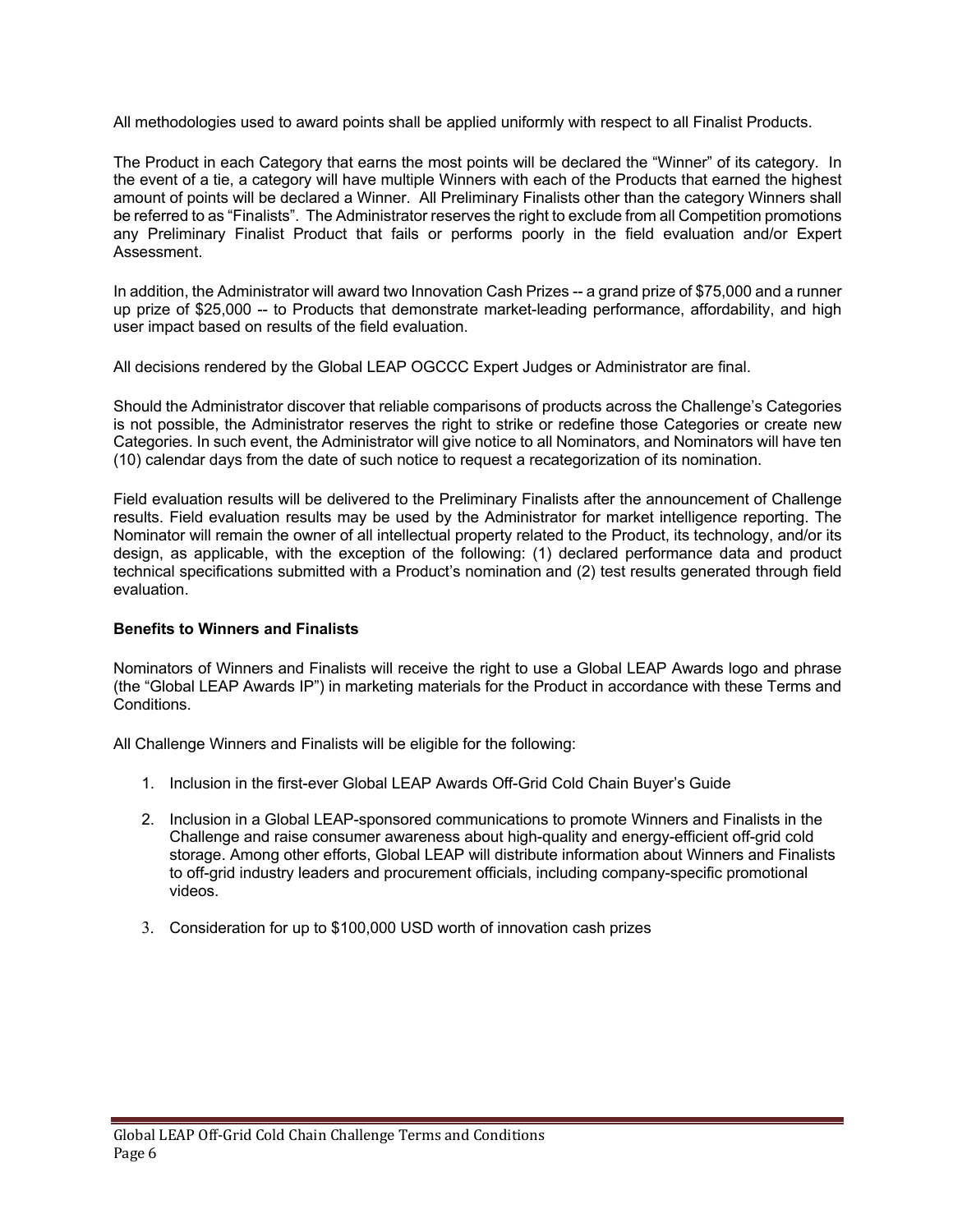# **Challenge Timeline**

| <b>Stage</b>                                            | <b>Item</b>                                                                    | Due Date and/or<br><b>Timeline</b> |
|---------------------------------------------------------|--------------------------------------------------------------------------------|------------------------------------|
| <b>Nominations</b>                                      | Nominations Open                                                               | 29 July 2021                       |
|                                                         | <b>Nominations Close</b>                                                       | 29 August 2021                     |
| Pre-Screening                                           | All Nominators Notified of Preliminary<br><b>Finalist Status</b>               | 30 September 2021                  |
| Testing &<br>Verification of<br><b>Awards Finalists</b> | Shipment of remote monitoring devices to<br><b>Preliminary Finalists Sites</b> | 30 November 2021                   |
|                                                         | All Products Deployment to Field locations                                     | 30 November 2021                   |
|                                                         | Collection of performance data and Product<br>usage information                | 15 December 2021                   |
| Awards<br>Announcement and<br>Promotions                | Winners & Finalists Named                                                      | September 2022                     |

Please note that the timeline above is subject to change. All Participants will be notified of changes, if necessary.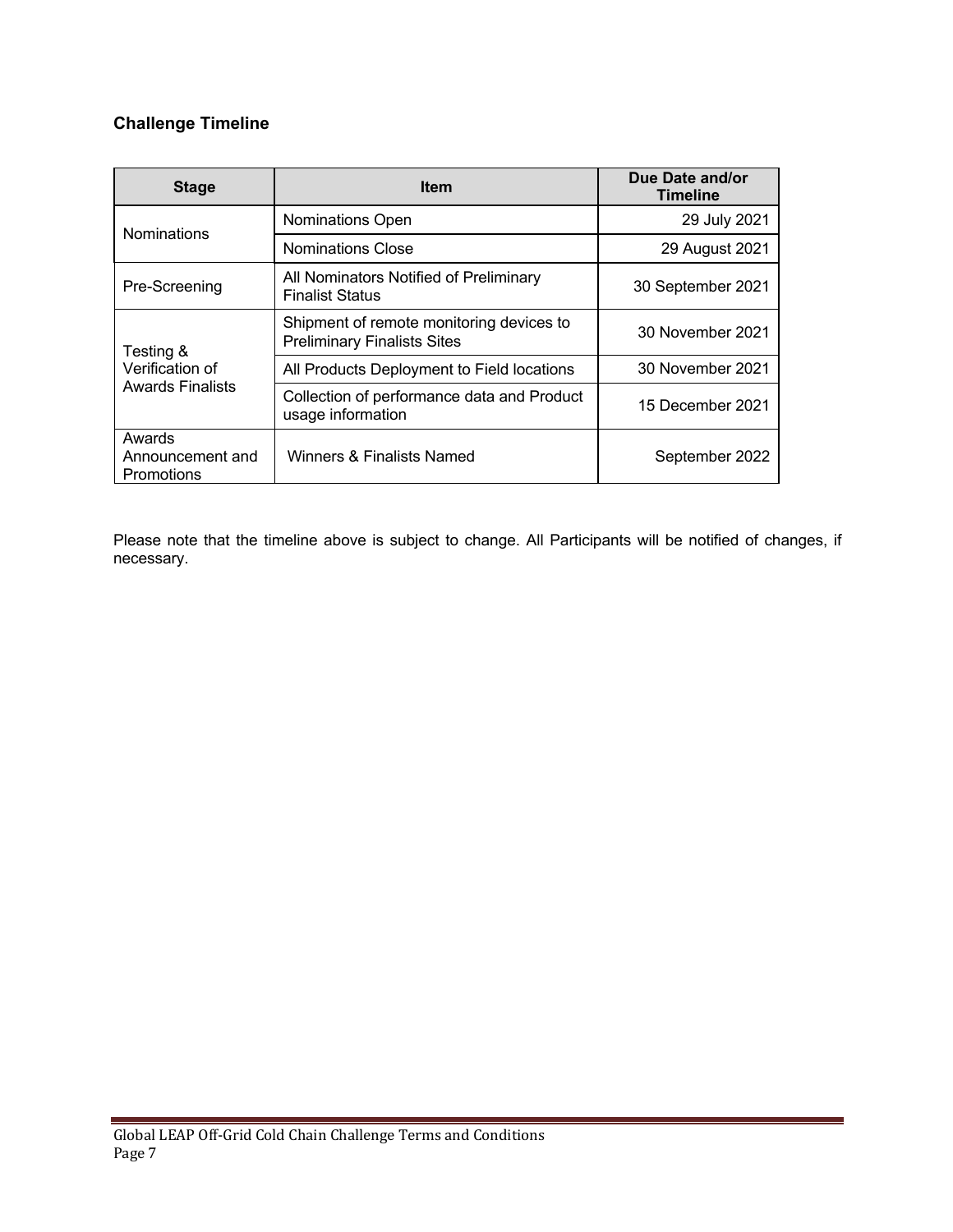# **Additional Terms and Conditions**

# **1. Excluded List Screening**

The Administrator will conduct a responsibility determination before designating Winners and Finalists to ensure that any award meets applicable laws, including regulations administered by the Office of Foreign Assets Control (OFAC) of the US Department of Treasury. For more information see OFAC website: http://www.ustreas.gov/ofac.

### **2. Award Restrictions**

Nominators and [Nominee]s agree not to challenge or seek to register any intellectual property associated with the Global LEAP Awards Competition. Winners and Finalists will be granted a limited personal license to use the Global LEAP Awards IP to advertise and promote the award or finalist status granted to the specific model of their Product for one year from the date of the announcement of the Winners. All use of the Global LEAP Awards IP must be in compliance with the guidelines published by Administrator that will be provided to Winners at a later date. Nominators, Nominee(s), Winners and Finalists agree not to use the Global LEAP Awards IP or make any mention of winning an award that is not consistent with these Terms and Conditions, and to immediately cease all inconsistent use upon notice by Administrator. Winners and Finalists may only promote that an award pertains to the specific Product model winning an award, may not state or imply that the award applies to other product models of a Winner or Finalist, and must clearly state whether the Product was a Finalist or Winner. Winners and Finalists may not use the Global LEAP Awards IP to state or imply that the Administrator or any other entity or person associated with the Competition endorse or are affiliated with the Winner or Finalist or its Products.

# **3. Publicity**

Except where and as may be prohibited by law, participation in the Global LEAP Awards constitutes express permission of a [Nominee] and Nominator for the Administrator (and those acting pursuant to the authority of the Administrator) to use each Nominator's and [Nominee]'s name, logo, trademark and nomination for the Global LEAP Awards for advertising, trade, and publicity purposes for the Global LEAP program and the Competition in all forms of media now known or hereafter discovered or devised, worldwide, in perpetuity, without further notice, review or approval, or compensation. Subject to the permissions granted in these Terms and Conditions, [Nominee]s and/or Nominators, as applicable, shall retain all rights, title and interests in and to the intellectual property in their Products.

# **4. General Conditions**

By participating in the Competition, each Nominator and [Nominee] fully and unconditionally agrees to and accepts these Terms and Conditions and the decisions of the Administrator, which are final and binding in all respects. By participating in the Competition, each Nominator and [Nominee] waives any right to claim ambiguity in these Terms and Conditions. A [Nominee] is not a Winner or Finalist unless and until it has fully complied with these Terms and Conditions. The Administrator reserves the right to adjust, strike, or redefine any of these Terms and Conditions at any time and for any reason, and shall give prompt notice thereof to all Nominators, and Nominators will have five (5) business days from the date of such notice to withdraw from the competition. In the event of such withdrawal, Nominators will not be entitled to the refund or payment of any costs incurred or any other expense and shall not be entitled to receive back any samples of Products submitted for consideration. The Administrator reserves the right, in its sole and absolute discretion, to cancel, terminate, modify, extend, or suspend the Global LEAP Awards (in whole or in part)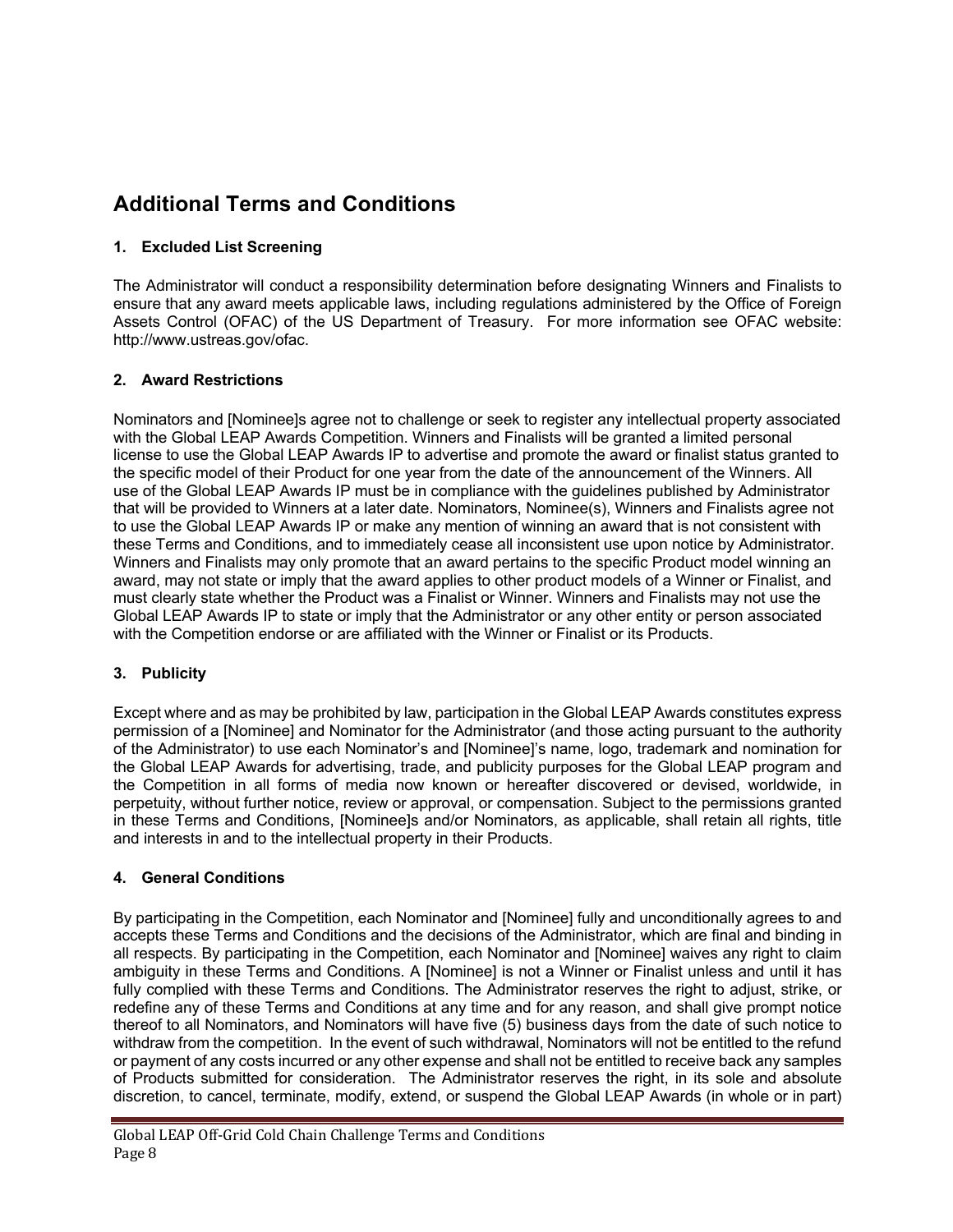should non-authorized intervention, fraud, or other causes corrupt or affect the administration, security, fairness, or proper conduct of the Global LEAP Awards. In such case, the Administrator may name Winners from all eligible nominations received for the Global LEAP Awards prior to and/or after (if appropriate) the action taken by Administrator or via some other means determined by Administrator in its sole and absolute discretion to be fair, appropriate and consistent with these Terms and Conditions. Awards may not be given if in the Administrator's sole discretion, an insufficient number of nominations were received in a Category. [In its sole discretion, the Administrator may award more than one Winner in a Category. The Administrator anticipates that all Winners will be announced in September 2022. Administrator reserves the right to disqualify any Product if it determines, in its sole and absolute discretion, that the Product's Nominator and/or [Nominee] is or is attempting or intending to: (a) tamper with any aspect of the operation of the Competition, (b) defraud the Global LEAP Awards, (c) undermine the legitimate operation of the Global LEAP Awards, its sponsors, its partners, or the Administrator by cheating, deception, or other unfair playing practices, (d) annoy, abuse, threaten, or harass any other participants, the Administrator, or representatives of Global LEAP, or (e) act in violation of these Terms and Conditions. In such event, the Administrator reserves the right (in addition to disqualification of such Product) to seek damages from any such [Nominee] and/or Nominator to the fullest extent permitted by law. The Administrator's failure to enforce any provision of these Terms and Conditions shall not constitute a waiver of that provision. Any entity that enters the Global LEAP Awards through means not permitted by these Terms and Conditions is subject to disqualification. The Administrator is not required to respond to questions about the Global LEAP Awards. The preemption, cancellation, or rescheduling of the Global LEAP Awards, shall be excused to the extent that performance of the Competition is rendered impossible or commercially unreasonable by strike, fire, flood, hurricane, earthquakes, other natural disaster, governmental acts or orders or restrictions, or any other reason beyond the Administrator's reasonable control.

### **5. General Release and Waiver of Claims**

By entering the Global LEAP Awards, each [Nominee] and Nominator hereby indemnifies, defends, and holds harmless the Administrator, Global LEAP, and all of their respective parents, subsidiaries, affiliates, advertising agencies, and all of their respective directors, officers, governors, employees, shareholders, and agents (collectively, the "Releasees") from any and all liability, loss, harm, damage, cost (including but not limited to reasonable counsel fees and court costs), expense, or claims, including arising from third party claims based on: (i) publicity and/or privacy rights, defamation, and intellectual property associated with the Nominator's participation in the Global LEAP Awards; (ii) any award associated with the Global LEAP Awards; (iii) the administration of the Competition; (iv) the use, collection, or release of any and all testing data, and/or use or misuse of any award in connection with the Global LEAP Awards, and (v) anything that may occur in connection with acceptance and/or use of the award or while participating in the Global LEAP Awards, even if caused or contributed to by the negligence of Releasees.

# **6. Limitations of Liability**

Neither Administrator's nor any other Releasee is responsible for lost, late, incomplete, stolen, misdirected, illegible, erroneous or incomplete Nomination Forms. Neither Administrator nor any other Releasee is responsible for any incorrect or inaccurate information, and neither Administrator nor any Releasee assumes responsibility for any error, omission, defect, theft, destruction, or unauthorized access to the samples, materials or Products related to the Global LEAP Awards, or for any damage to any Sample or Product. Any use of robotic, macro, automatic, programmed or like entry methods will void all such entries by such methods. No responsibility is assumed by the Administrator for publication or dissemination of any incorrect or inaccurate information, whether caused by Releasees, Nominators, website users, testing organizations, tampering, hacking, Product testing or by any of the equipment or programming associated with or utilized in the Global LEAP Awards; and none of the Releasees assume any responsibility for any error, omission, interruption, deletion, defect, delay in operation of the Global LEAP Awards. IN NO EVENT WILL THE ADMINISTRATOR OR ANY RELEASEE BE RESPONSIBLE OR LIABLE FOR ANY INJURIES, CLAIMS, ACTIONS, DAMAGES, LOSSES, OR LIABILITY OF ANY KIND, INCLUDING DIRECT, INDIRECT, INCIDENTAL, CONSEQUENTIAL, OR PUNITIVE DAMAGES RESULTING FROM OR ARISING FROM PARTICIPATION IN, OR ADMINISTRATION OF, THE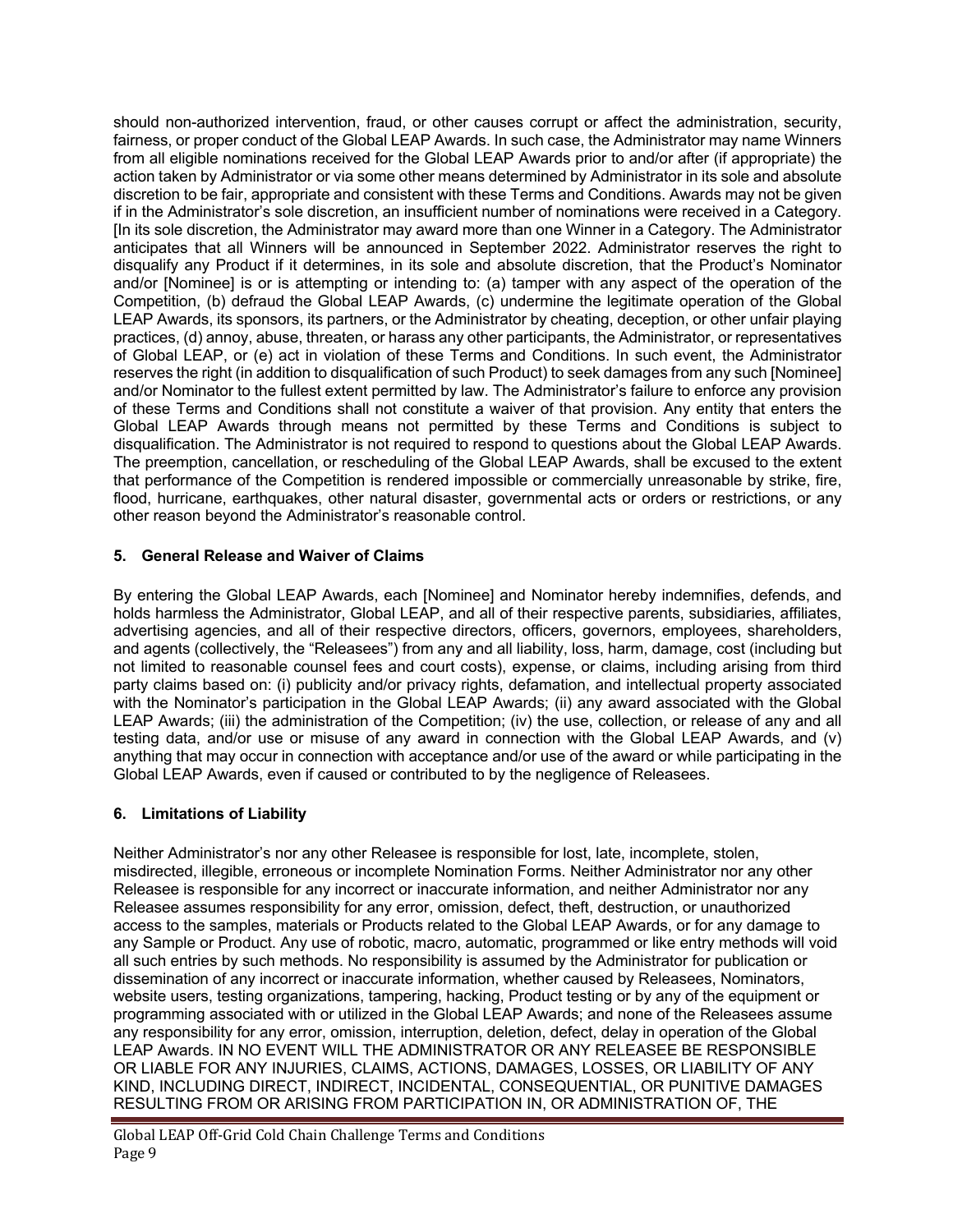GLOBAL LEAP AWARDS, OR ACCEPTANCE, POSSESSION, USE, MISUSE, OR NONUSE OF AN AWARD. WITHOUT LIMITING THE FOREGOING, ALL AWARDS AND THE GLOBAL LEAP AWARDS ARE PROVIDED "AS IS" WITHOUT WARRANTY OF ANY KIND, EITHER EXPRESS OR IMPLIED, INCLUDING BUT NOT LIMITED TO, THE IMPLIED WARRANTIES OF MERCHANTABILITY, FITNESS FOR A PARTICULAR PURPOSE, OR NON-INFRINGEMENT. SOME JURISDICTIONS MAY NOT ALLOW THE LIMITATIONS OR EXCLUSION OF LIABILITY FOR INCIDENTAL OR CONSEQUENTIAL DAMAGES OR EXCLUSION OF IMPLIED WARRANTIES, SO SOME OF THE ABOVE LIMITATIONS OR EXCLUSIONS MAY NOT APPLY TO YOU. CHECK YOUR LOCAL LAWS FOR ANY RESTRICTIONS OR LIMITATIONS REGARDING THESE LIMITATIONS OR EXCLUSIONS. ANY ATTEMPT BY A [NOMINEE] OR NOMINATOR OR ANY OTHER INDIVIDUAL TO DELIBERATELY UNDERMINE THE LEGITIMATE OPERATION OF THE GLOBAL LEAP AWARDS MAY BE A VIOLATION OF CRIMINAL AND CIVIL LAWS, AND SHOULD ANY SUCH ATTEMPT BE MADE, THE ADMINISTRATOR RESERVES THE RIGHT TO SEEK DAMAGES FROM ANY SUCH PERSON OR ENTITY TO THE FULLEST EXTENT PERMITTED BY LAW.

### **7. Choice of Law/Interpretation/Headings**

Nominators agree that: (1) any and all disputes, claims, and causes of action arising out of or connected with this Global LEAP Awards, or any award, or the determination of the Winners, shall be resolved individually, without resort to any form of class action; (2) any and all claims, judgments, and awards shall be limited to actual out-of-pocket costs incurred, including costs associated with entering this Global LEAP Awards but in no event attorneys' fees. All issues and questions concerning the construction, validity, interpretation, and enforceability of these Terms and Conditions, or the rights and obligations of [Nominee] and/or Nominator and/or Administrator in connection with the Global LEAP Awards, shall be governed by, and construed solely and exclusively in accordance with, the laws of the District of Columbia, United States of America, without regard to its conflicts of law doctrine, and all proceedings shall exclusively take place in the United States District Court for the District of Columbia. [Nominee] agrees to the exclusive jurisdiction of such court and waives any right to change of venue or any like right.

The section headings used in this document are for convenience and reference only and are not intended to define, limit, expand, or describe the scope or intent of any provision of this Terms and Conditions. Should any provision of this document require interpretation or construction, you agree that the entity interpreting or construing the Terms and Conditions shall not apply a presumption against one party by reason of the rule of construction that a document is to be construed more strictly against the party who prepared the document.

#### 8. **Severability**

If any term or provision of the Terms and Conditions is held to be illegal, invalid, ineffective, or unenforceable, or the application thereof to any person or circumstance shall to any extent be illegal, invalid, ineffective, or unenforceable under present or future laws, then and in such event, it is the express intention of the parties that the remainder of the Agreement, or the application of such terms, clauses or provision other than to those as to which it is held illegal, invalid, or unenforceable, shall not be affected thereby, and each term, clause, or provision of the Agreement, and the application thereof, shall be legal, valid, and enforceable to the fullest extent permitted by law.

# **9. Copy of Winner's List**

For a list of Winners visit the website of the Administrator located at globalLEAPawards.org.

<sup>i</sup> The panel of Expert Judges will include technical, development, and off-grid industry and market experts, and may include representatives from the donor agencies supporting the Competition (i.e UK Aid, MECS). Expert Judges